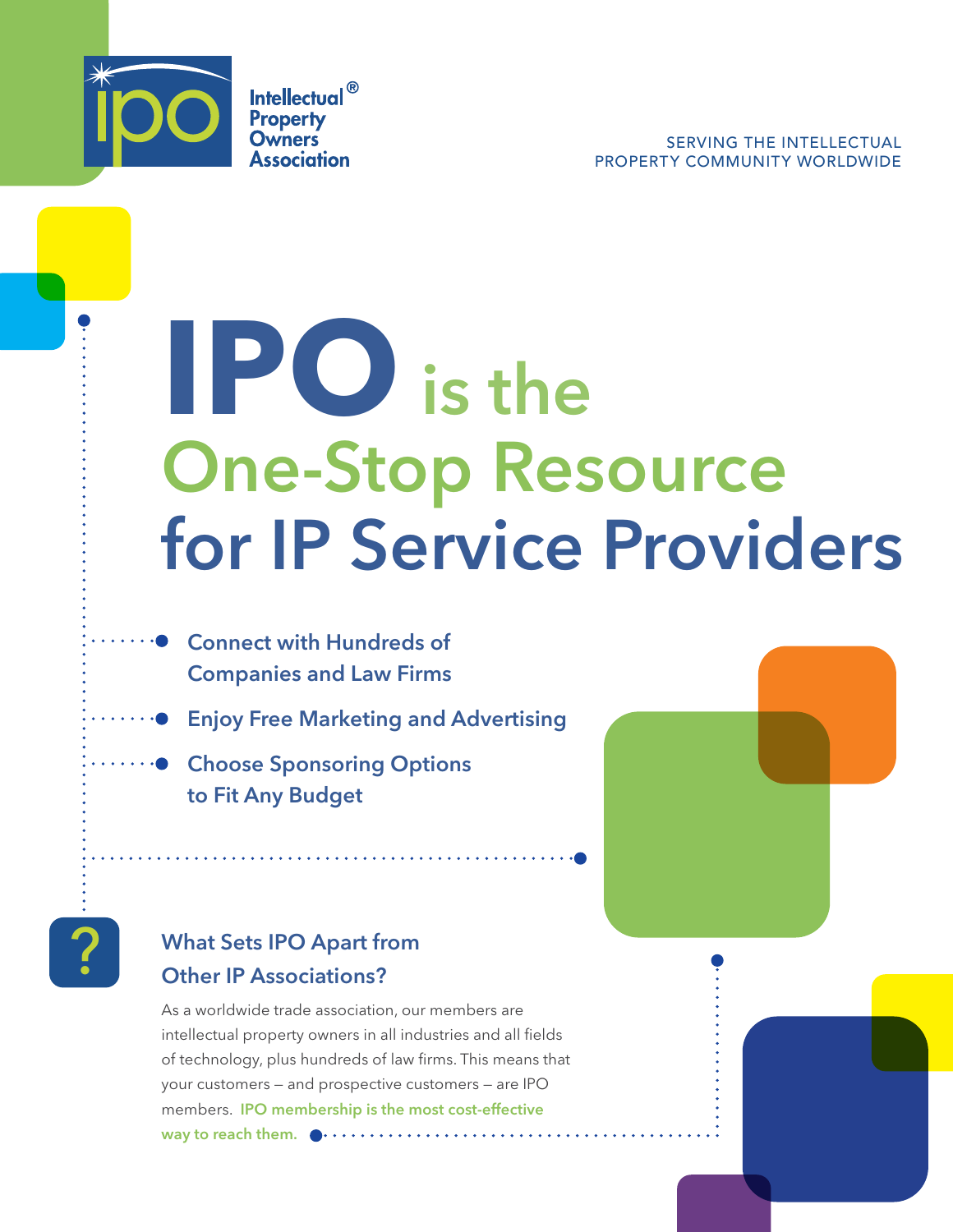# **Connect with** Hundreds of Companies and Law Firms

IPO is the premier cross-industry voice. It provides an extremely broad network of professionals to bounce ideas off and to learn from"

KRISH GUPTA, DELL TECHNOLOGIES

IPO members collaborate and network year-round through a variety of programs. More than 12,000 attorneys worldwide are involved in IPO.

### Committees and Resource Groups

IPO has dozens of active committees and resource groups working in key areas of IP law and practice. [Please see the last page for a list.](#page-5-0) 

[Actively participating in IPO committees can also lead](#page-5-0)  [to additional opportunities and connections; speakers](#page-5-0)  [and presenters for our conferences and webinars are](#page-5-0)  [selected from IPO's member.](#page-5-0)





### IPO Connect

This private online community, exclusively for IPO members, provides a forum for connecting with corporate and law firm leaders as part of IPO activities. It includes a member directory and resources for members to collaborate and support each other. IPO Connect is a great place for sharing your knowledge.

CONNECT WITH HUNDREDS OF COMPANIES AND LAW FIRMS

CHOOSE SPONSORING OPTIONS TO FIT ANY BUDGET  $\left\langle \begin{array}{c} 1 \end{array} \right\rangle$ 



ENJOY FREE MARKETING AND ADVERTISING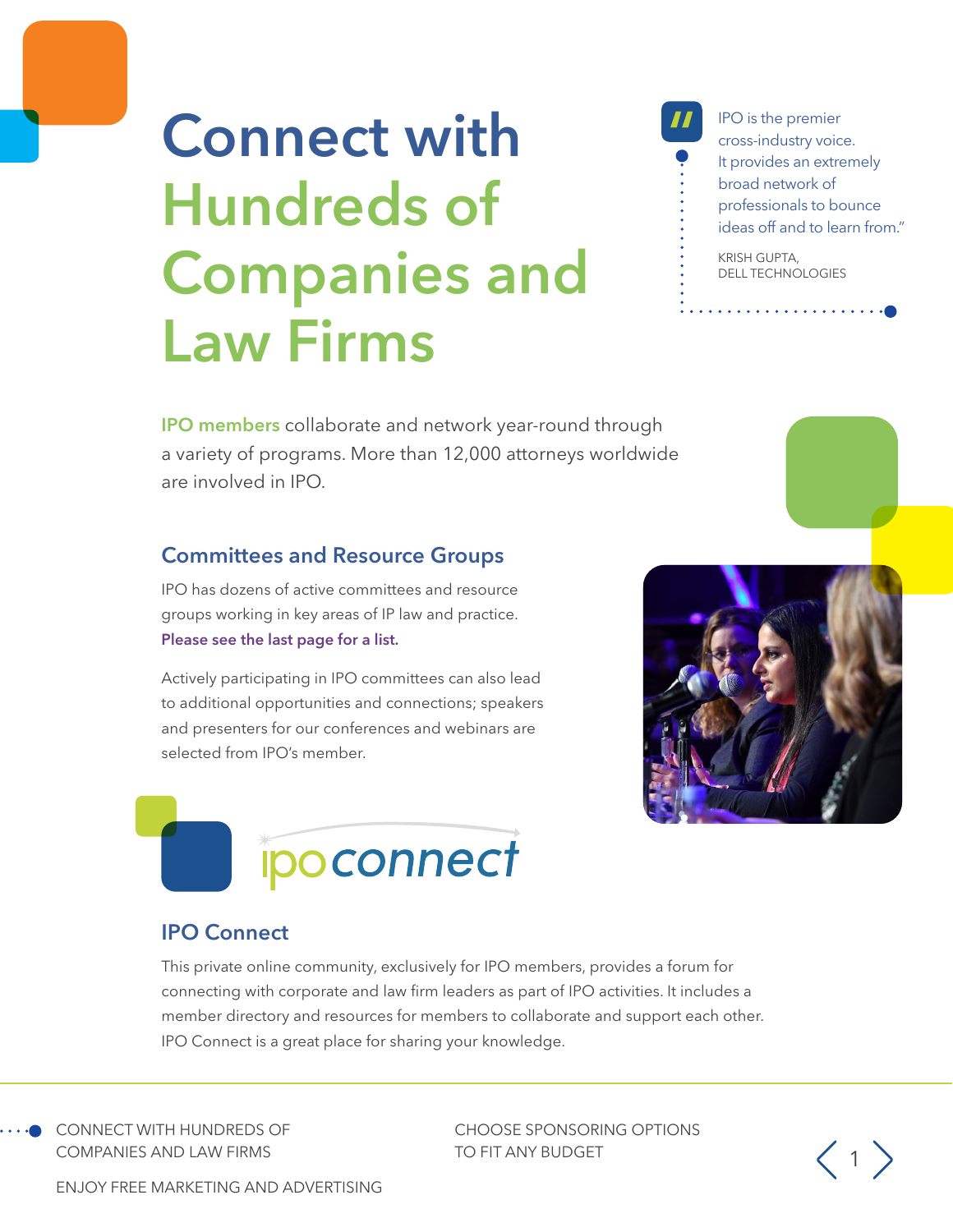# Enjoy Free Marketing and Advertising as Part of Your Membership

#### ■ IPO Daily News™

*IPO Daily News*™ (sent to 8,000 members each morning) concisely summarizes every precedential patent and trademark opinion issued for the U.S. Court of Appeals by the Federal Circuit, and provides updates on other important IP news, such as legislation, activities at the U.S. Patent and Trademark Office, and international development. **Daily News™** Two consecutive weeks of free advertising is included in your membership.

### IP Service Provider Directory — [ipo.org/ipsd](https://members.ipo.org/imis/commerce/ipserviceproviderdirectory)

Reach key decision-makers who want and need your products and services through our online IP Service Directory. We encourage our corporate and law firm members to use this interactive resource throughout the year to support their fellow members. Only IPO Service Provider members are listed in the IP Service Directory.

A free listing in the directory is included in your membership.

#### Service Provider Member Badge

Members can show their support for the IP community by using the IPO Service Provider badge on their websites, in marketing materials, and as part of their email signatures.



CONNECT WITH HUNDREDS OF COMPANIES AND LAW FIRMS

CHOOSE SPONSORING OPTIONS TO FIT ANY BUDGET  $\left\langle 2 \right\rangle$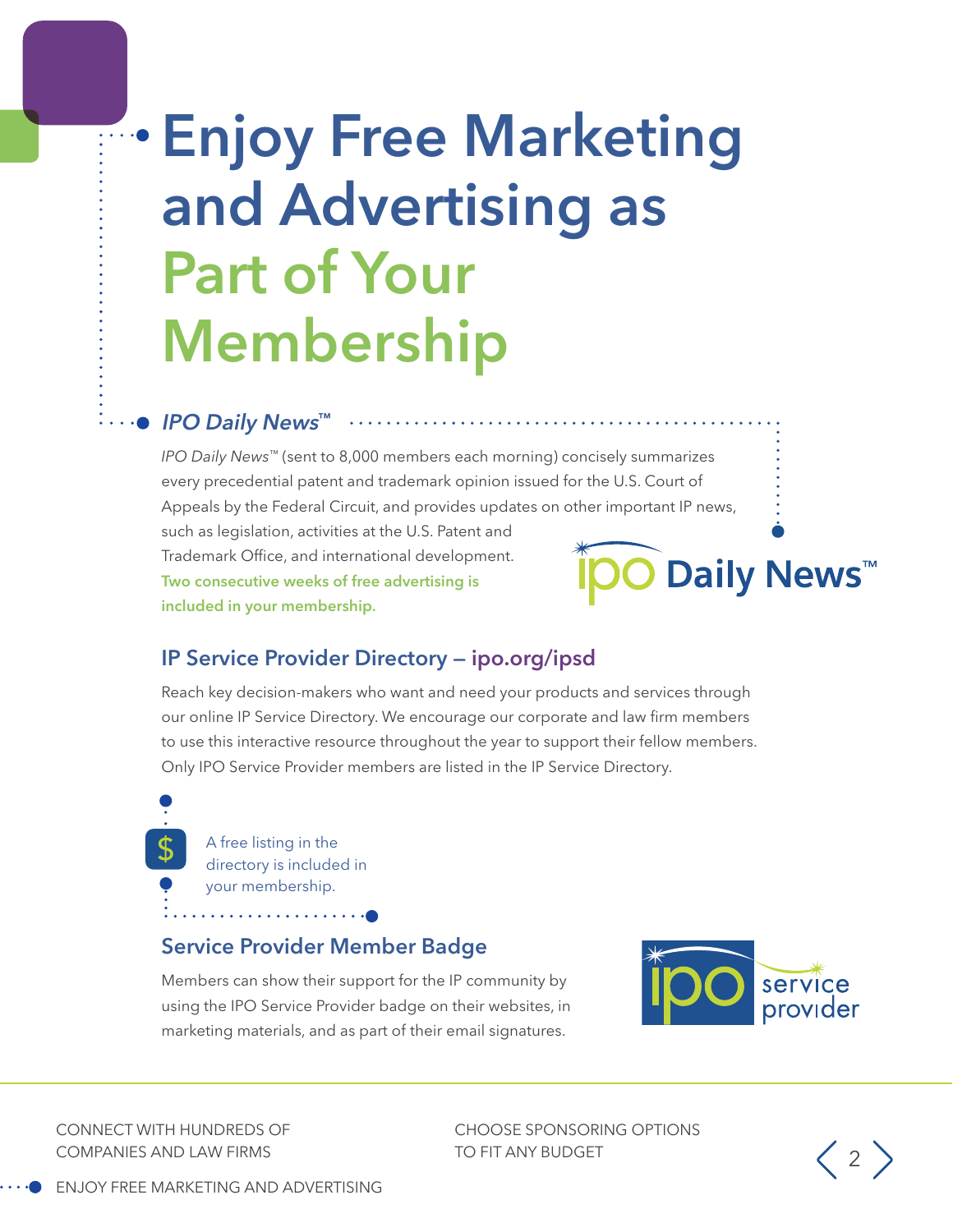# Choose Sponsoring Options to Fit Any Budget

There is no better place to meet potential clients than at an IPO event. IPO members are granted the exclusive opportunity to sponsor or exhibit. Plus, your IPO membership saves you and your team hundreds of dollars in registration fees, often offsetting the cost of membership.

<sup>●</sup> IPOwners Spring Summit™ ……

(March 9-10, 2022, at the Manchester Grand Hyatt in San Diego, CA)





#### $\bullet \cdots$  IPO Annual Meeting

(September 18-20, 2022, at the JW Marriott L.A. Live in Los Angeles, CA)

Internationally, IPO hosts events through our European Practice, Asian Practice, and Latin American Practice Committees.

Our IP Chat Channel™ is an exclusive free member benefit. We host between 2-4 webinars per month and have over 75 on-demand webinars on topics that span all areas of intellectual property.

Have an idea for an IP Chat Channel™ webinar? Just let our meetings team know! Members are encouraged to sponsor and take part in creating this valuable member benefit.

CONNECT WITH HUNDREDS OF COMPANIES AND LAW FIRMS

••••● CHOOSE SPONSORING OPTIONS TO FIT ANY BUDGET  $\left(3\right)$ 



ENJOY FREE MARKETING AND ADVERTISING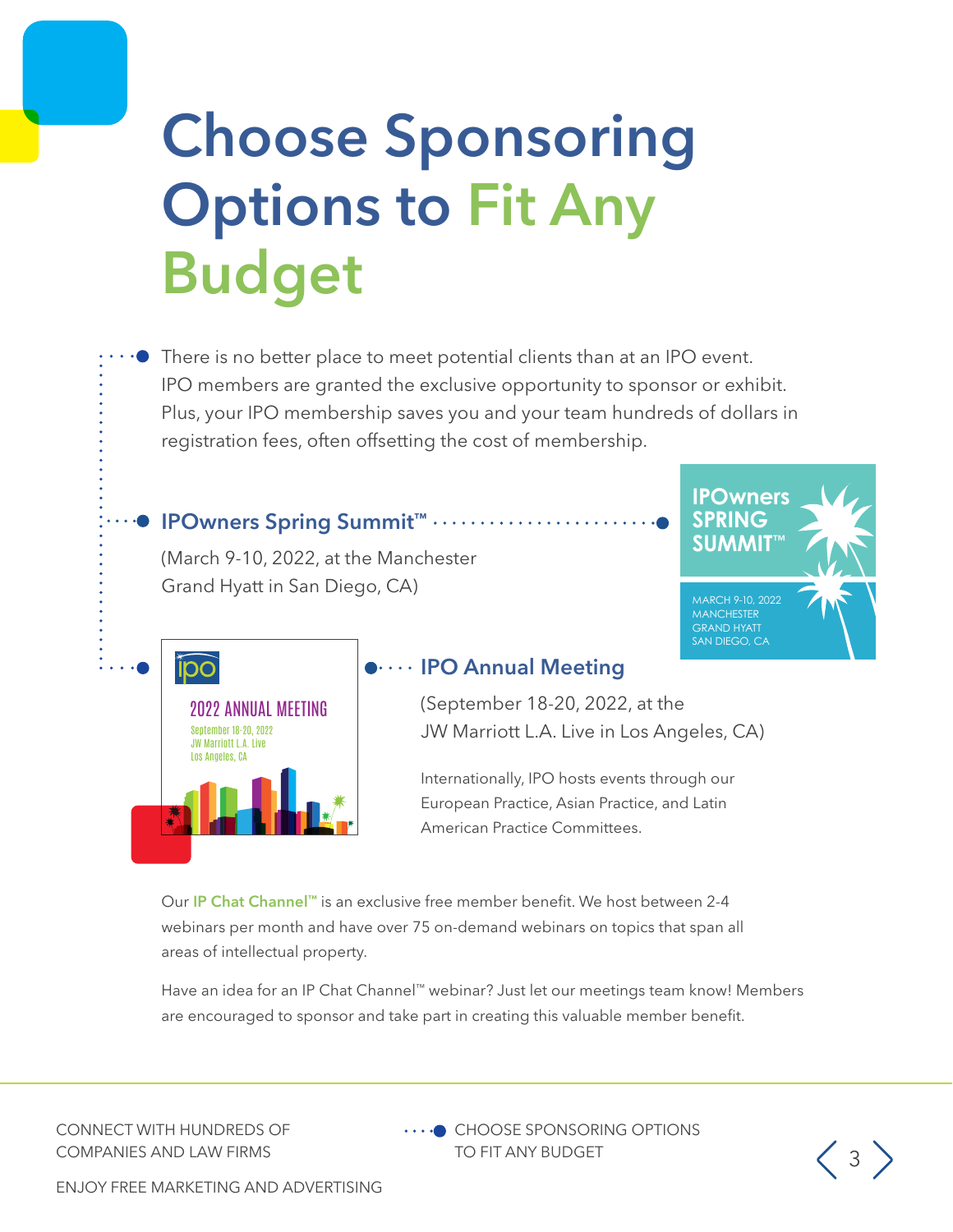

## 2022 IPO Service Provider Membership Application

| Referred to us by another IPO Member? Please tell us who so we can thank them with a gift: |
|--------------------------------------------------------------------------------------------|

\_\_\_\_\_\_\_\_\_\_\_\_\_\_\_\_\_\_\_\_\_\_\_\_\_\_\_\_\_\_\_\_\_\_\_\_\_\_\_\_\_\_\_\_\_\_\_\_\_\_\_\_\_\_\_\_\_\_\_\_\_\_\_\_\_\_\_\_\_\_\_\_\_\_\_\_\_\_\_\_\_\_\_\_\_\_\_\_\_\_\_\_\_\_

#### Service Provider Membership & Annual Dues

The IPO Service Provider membership category is for companies that provide intellectual property related services for our corporate or law firm members and do not directly practice law. (For example, consulting, strategy, portfolio management, licensing and litigation support, payment services, drafting, translation, patent searching, document production, and analytics.)

 $\bigcirc$  \$1,405

### Method of Payment

For the fastest response, send your application to [membership@ipo.org](mailto:membership%40ipo.org?subject=).

- $\Box$ Check Enclosed (Payable to Intellectual Property Owners Association)
- $\bigcap$  Invoice Me
- $\Box$  I authorize IPO to charge US\$ to my:

| Cardholder Name              | □ American Express □ Discover □ MasterCard □ Visa |      |                  |                      |
|------------------------------|---------------------------------------------------|------|------------------|----------------------|
| <b>Card Number</b>           |                                                   |      |                  |                      |
| 3- or 4-digit CVV __________ | Exp. Date                                         | Date |                  |                      |
| Signature                    |                                                   |      | Save &<br>E-mail | <b>Print</b><br>Form |

#### If you are mailing your application with payment, please send this membership application form to:

Intellectual Property Owners Association, 1501 M Street NW Suite 1150, Washington, DC 20005 USA

#### **Questions**

Need to arrange for payment electronically? Call +1 (202) 507-4500 or e-mail our membership team at membership@ipo.org

#### **Note**

Membership is for 12 months following the month in which the application is accepted and payment is received. For U.S. federal income tax purposes, IPO dues are deductible as ordinary and necessary business expenses, but are not deductible as charitable contributions.  $\left\langle 4 \right\rangle$